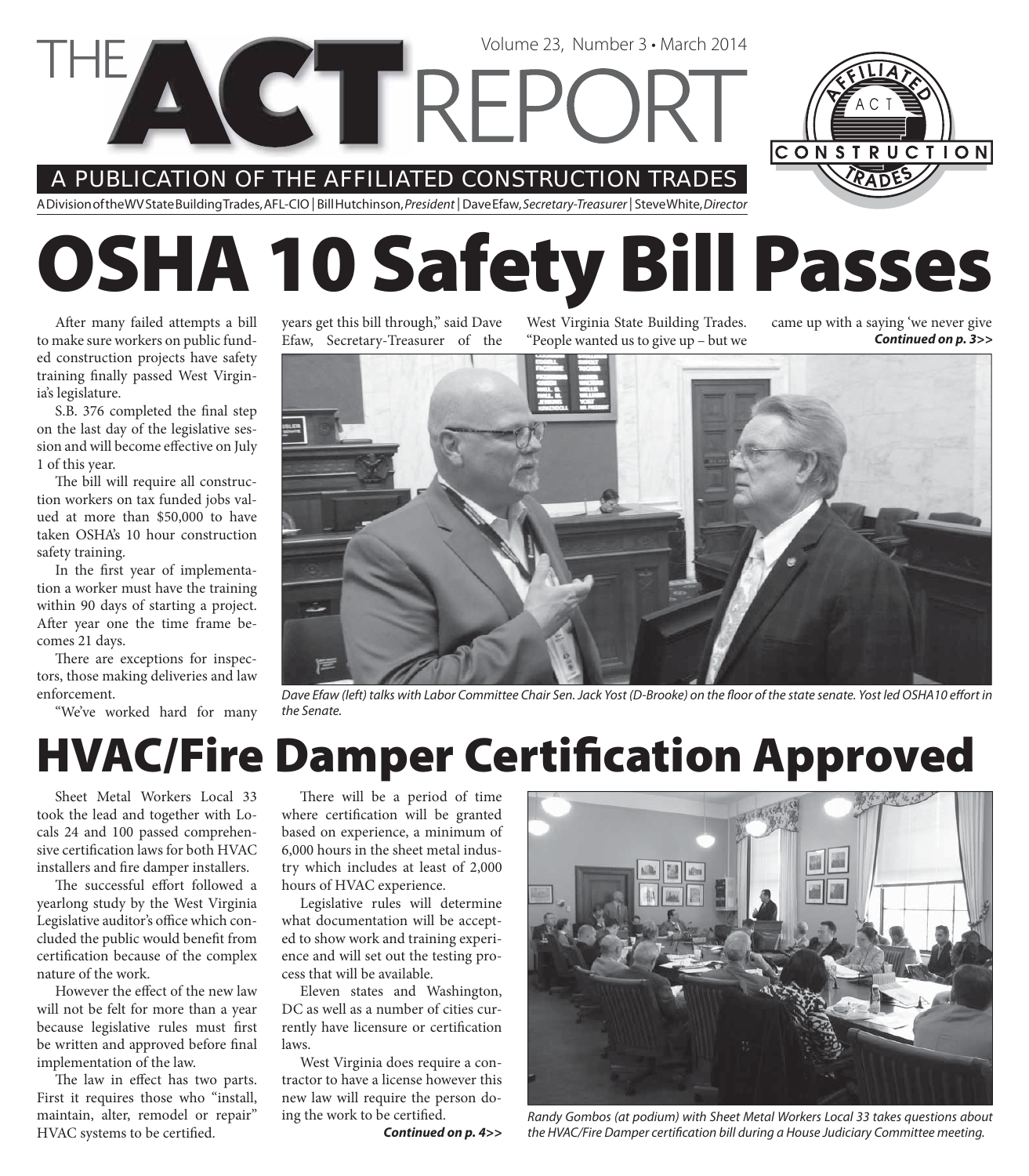# **Kentucky Trades Turn Back Wage Cut Bill**

Before an overflow crowd, the Kentucky House of Representatives' Labor & Industry Committee soundly rejected House Bill 419, a measure that would have excluded all educational buildings and facilities from Kentucky's Prevailing Wage law.

The vote, held on Thursday March 6, was 14 – 1 against the measure.

Key to the defeat of the measure was testimony from Peter Philips, Professor of Economics at the University of Utah, which was described by one legislator as "powerful."

Philips, who received his Ph.D. from Stanford University, is one of the nation's leading experts on the construction labor market.

In preparation for his testimony before the committee, Philips undertook the largest, most comprehensive study ever conducted in Kentucky on the economic impacts of Kentucky's Prevailing Wage Law on construction costs.

Philips examined 391 school construction projects in Kentucky, Ohio and Michigan and concluded there is no cost savings from repealing Kentucky's Prevailing Wage law.

Philips concluded in his prepared testimony "proponents of prevailing wage repeals claim that such repeals will save taxpayers big bucks on school construction.

There is no credible, peer-reviewed, scientific study that supports this claim."

Phillips testified that labor costs are 20% to 21% of total costs on Kentucky public construction projects.

For critics who claim that repealing prevailing wages would result in a savings of 10% on total construction costs, Philips said, "That is simply not realistic.

They would have to cut current wages of all construction workers on public projects – union and nonunion alike - by 50% and then hope

worker productivity and all other cost variables remained the same."

### **Labor History Class**



Sam White, Associate Professor, Institute for Labor Studies and Research, WVU, talks about labor history with apprentices at Roofers Local 188 Wheeling. Other classes from WVU are available, contact White at 304-293-3109 or Samuel.White@mail.wvu.edu for information.

### **WV AFL-CIO COPE Makes Endorsements**

The West Virginia AFL-CIO Committee on Political Education held their final step in the endorsement process on Saturday March 1 in Charleston.

Each election cycle candidates receive questionnaires, are interviewed by Local Labor Councils or committees who send recommendations to State COPE.

A wide variety of Labor issues are reviewed including past voting records if they have been in office before and the candidates' ability to run a viable campaign.

It is a difficult task and many volunteer hours are spent to come up with the COPE endorsements.

At times the group cannot reach consensus, or Building Trades members differ with the other union representatives of the committee, but such times are rare.

When differences occur the WV State Building Trades has a process to review and revise the WV AFL-CIO suggestions. Look for updates in the next issue of the ACT Report or at your local union.

| <b>U.S. Senate Natalie Tennant</b> |                            |  |  |  |
|------------------------------------|----------------------------|--|--|--|
| <b>U.S. Congress</b>               |                            |  |  |  |
| 1st                                | (Under review by Trades)   |  |  |  |
| 2nd                                | <b>Nick Casey</b>          |  |  |  |
| 3rd                                | Nick Joe Rahall            |  |  |  |
| <b>State Senate</b>                |                            |  |  |  |
| 1st                                | Rocky Fitzsimmons          |  |  |  |
| 2nd                                | Larry John Edgell          |  |  |  |
| 3rd                                | Robert "Robin" Wilson Jr.  |  |  |  |
| 5th                                | Mike Woelfel               |  |  |  |
| 7th                                | Ron Stollings              |  |  |  |
| 8th.                               | Erik P. Wells              |  |  |  |
| 9th                                | Mike Green                 |  |  |  |
| 10th                               | Ronald R. "Ron" Miller     |  |  |  |
| 11 <sup>th</sup>                   | Gregory A. Tucker          |  |  |  |
| 12 <sub>th</sub>                   | Mike Romano                |  |  |  |
| 13th                               | <b>Bob Beach</b>           |  |  |  |
| 14th                               | <b>Stan Shaver</b>         |  |  |  |
| 15 <sub>th</sub>                   | Donald H. Cookman          |  |  |  |
| 16th                               | John Unger                 |  |  |  |
| 17 <sub>th</sub>                   | Doug Skaff Jr.             |  |  |  |
|                                    | <b>House of Delegates</b>  |  |  |  |
| 1st                                | Randy Swartzmiller, Ronnie |  |  |  |
|                                    | D. Jones                   |  |  |  |
| 2nd                                | Phil Diserio               |  |  |  |
| 4th                                | Mike Ferro                 |  |  |  |
| 5th                                | Dave Pethtel               |  |  |  |
| 8th                                | Denzil "Buddy" Malone      |  |  |  |
| 9th                                | Jim Marion                 |  |  |  |

| 10th | Dan Poling                      |                  | Sherri Wong                   |
|------|---------------------------------|------------------|-------------------------------|
| 12th | Michael "Mike" Bright           | 36th             | Nancy Guthrie, Mark Hunt,     |
| 13th | Joshua Martin, Josh McGrath     |                  | Danny Wells                   |
| 14th | Johnny Roach                    | 37 <sub>th</sub> | <b>Brad Heflin</b>            |
| 16th | Jim Morgan, Sean Horn-          | 41st             | Adam R. Young                 |
|      | buckle                          | 42nd             | Ray Canterbury, Coy Flowers   |
| 17th | Doug Reynolds, Dale Ste-        | 43rd             | Denise L. Campbell            |
|      | phens                           | 44th             | Dana L. Lynch                 |
| 18th | Joe Hutchinson                  | 45th             | <b>Bill Hamilton</b>          |
| 19th | Don Perdue, Ken Hicks           | 46th             | Peggy Donaldson Smith         |
| 20th | Justin J. Marcum                | 47th             | "Tammy" Stemple               |
| 21st | Harry Keith White               | 48th             | Ron Fragale, Richard J. Ia-   |
| 22nd | Jeff Eldridge, Gary McCallister |                  | quinta, Tim Miley             |
| 23rd | Barry L. Brown                  | 49th             | Mike Manypenny                |
| 24th | Teddy "Ted" Tomblin, David      | 50th             | Mike Caputo, Linda Long-      |
|      | Graham                          |                  | streth, Tim Manchin           |
| 25th | Linda Goode Phillips            | 51st             | Barbara E. Fleischauer, Char- |
| 26th | Clif Moore                      |                  | Marshall,<br>Anthony<br>lene  |
| 27th | Carol B. Bailey                 |                  | "Tony" Barill, Nancy Jamison, |
| 28th | James W. "Jim" McNeely          |                  | Michael David Safcsak         |
| 29th | <b>Ricky Moye</b>               | 52nd             | Larry Williams                |
| 30th | Mick Bates                      | 55th             | Isaac Sponaugle               |
| 31st | Clyde D. McKnight Jr.           | 57th             | Ruth Rowan                    |
| 32nd | Dave Perry, Margaret Anne       | <b>59th</b>      | Layne Diehl                   |
|      | Staggers, John Pino             | 61st             | Jason Barrett                 |
| 33rd | David A. Walker                 | 62nd             | Kristin Loken                 |
| 34th | <b>Brent Boggs</b>              | 65th             | <b>Tiffany Lawrence</b>       |
| 35th | "Bobbie" Hatfield, Andrew       | 66th             | Daniel P. Lutz Jr.            |
|      | D. Byrd, John D. Caudill IV,    | 67th             | Stephen Skinner ■             |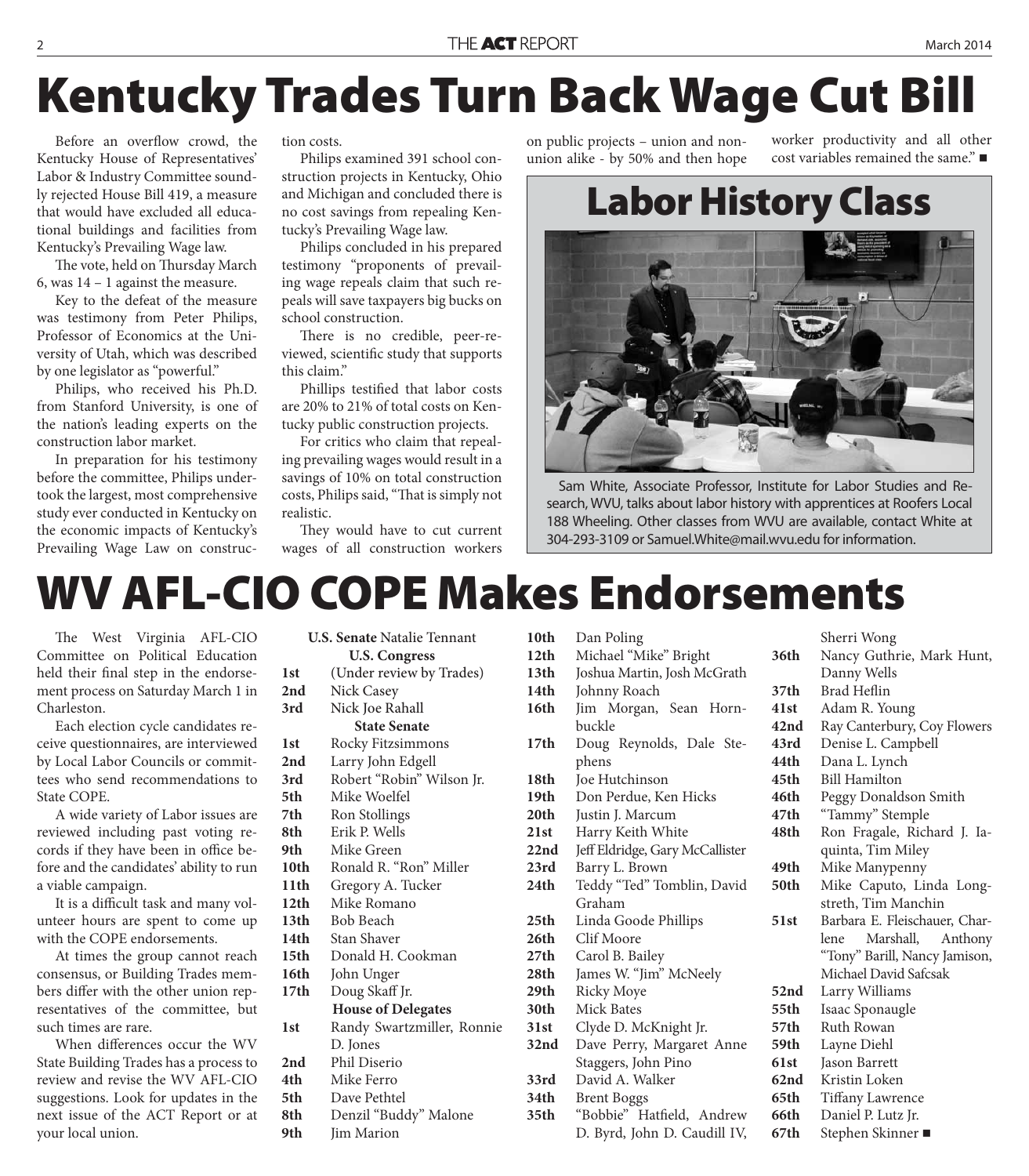### **Water Protection Act Includes Tank Preventative Maintenance Standards** *Reponse to Charleston Chemical Spill*

A major focus of Legislators was the chemical spill in Charleston that contaminated water for the region.

Legislation to require inspections of above ground storage tanks was developed and passed after much debate and discussion.

Because of his knowledge about proper maintenance, Delegate Dan Poling (D-Wood) was able to add valuable protections in the bill for corrosion prevention.

The amendment requires companies with storage tanks to develop "a corrosion prevention and mitigation plan" that complies with recognized industry standards.

"Inspection and identifying corrosion is fine," said Poling. "But this language makes sure there is a plan for preventing corrosion rather than waiting for the inevitable to happen."

The law will require owners of above ground tanks to have "a life-cycle maintenance schedule for the use of protective coatings and or other repair, rehabilitation, and maintenance methods used for the preservation of aboveground storage tanks."

In addition the new law will require the workers who apply the coatings to be "Industry Trained and



Del. Dan Poling (D-Wood) (right) talks with Del. Mike Ferro (D-Marshall) on the floor of the House Chamber. Poling led an effort to make sure a law on above-ground tank inspections included preventative maintenance provisions.

# *OSHA 10 Bill*

#### *Continued from Page 1*

up on safety' and it worked."

One obstacle that had to be overcome was a push to weaken the bill by allowing any 10 hour training not just the OSHA 10 construction class.

But according to Efaw legislators realized the OSHA 10 standard is well recognized and made the most sense.

Efaw credits many people for this year's success. "We have to start with

the membership that worked hard to visit the capitol or send emails, make calls and let their legislators know the importance of the bill."

"But we also need to thank our Labor Committee leaders in the House and Senate, Del. Dan Poling (D-Wood) and Sen. Jack Yost (D-Brooke) who made sure the bill was on their committee agendas and moving forward."

#### Certified."

Companies must use a worker who "is adequately trained to carryout corrosion prevention and mitigation methods."

To be considered adequately trained a worker must have documentation they completed appropriate on-the-job training and classroom instruction or have credentials from a recognized industry organization.

According to Poling the change makes the legislation more proactive, not just reactive, and saves money.

That's because industry experts know properly performed maintenance, based on a pre-planned schedule for doing so, prevents corrosive damage and will be significantly cheaper over a life-cycle than replacement of expensive structural parts that are beyond repair due to corrosion.

## **WV Laborers Offer Apprenticeship Opportunities**

The West Virginia Construction Craft Laborers' Joint Apprenticeship and Training Committee accept applications year round.

Those interested can apply at any WorkForce WV Employment Services Office on the third Friday of each month.

Applicants must be at least 18 years old, have a high school diploma or GED, a valid driver's license and must be physically able to perform the work of the trade.

Applicants will be given a test administered by the WV Job Service office and if they pass may be interviewed.

A substance abuse test will be required at some point in the process.

Documents such as a copy of a birth certificate, a valid driver's license, transcripts of grades and proof of a high school degree or GED will be requested at a later date.

The apprenticeship program consists of a combination of on-the-job training and hands-on classroom training.

The WV Laborers' Training Center in Mineral Wells provides 408 hours of classroom and hands-on training free of charge including meals and lodging.

Apprentices will also learn on the job in their home areas while earning a paycheck, for a total of 4000 hours, approximately two years.

Upon completion of the program apprentices will have earned Journeyman status and receive a certificate from the U.S. Department of Labor.

The areas of training provide a wide variety of skills to ensure highly productive workers will have successful careers. Topics include pipelaying, mason tending, instrument reading, environmental remediation and much more.

The recruitment, selection, employment and training of apprentices shall be without discrimination because of race, color, religion, national origin or sex.

For more information visit their web site www.wvccl.org or to receive a free brochure send a self-addressed stamped envelope to: West Virginia Laborers' Training Center, P.O. Box 6, Mineral Wells, WV 26150.